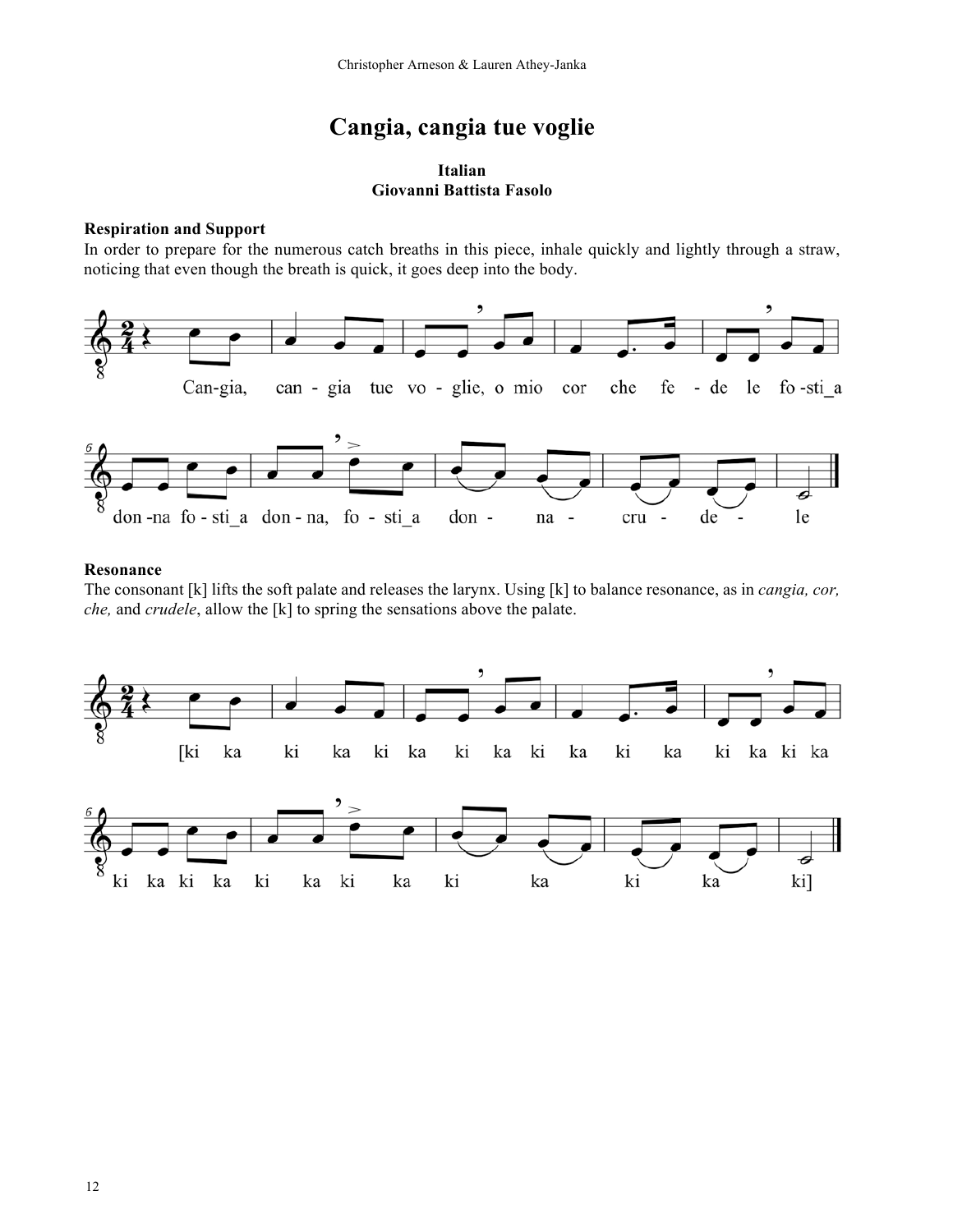## **Phonation**

To teach agility, sing measures 51-55 on [v], and then transition to [v] with the corresponding vowels.



#### **Registration**

Isolate the octave interval found in measure 34 using the vowel pattern [o] to [ɔ] to [o]. Maintain the [ɔ] position when singing the word *lascia* on  $G<sup>4</sup>$ .



#### **Diction/Articulation**

Practice speaking the text from measures 30-40 in rhythm, using the tongue and lips to articulate the text. Be sure that jaw movement is minimal. Next, sing this in rhythm on one pitch using the same articulation.

*Non t'accorgi, meschin, che sei ferito? Lascia, lascia d'amar chi t'ha tradito. Lascia, lascia d'amar chi t'ha tradito.*

Finally, sing this in rhythm on one pitch using the same articulation while keeping a spacious feeling in the mouth.

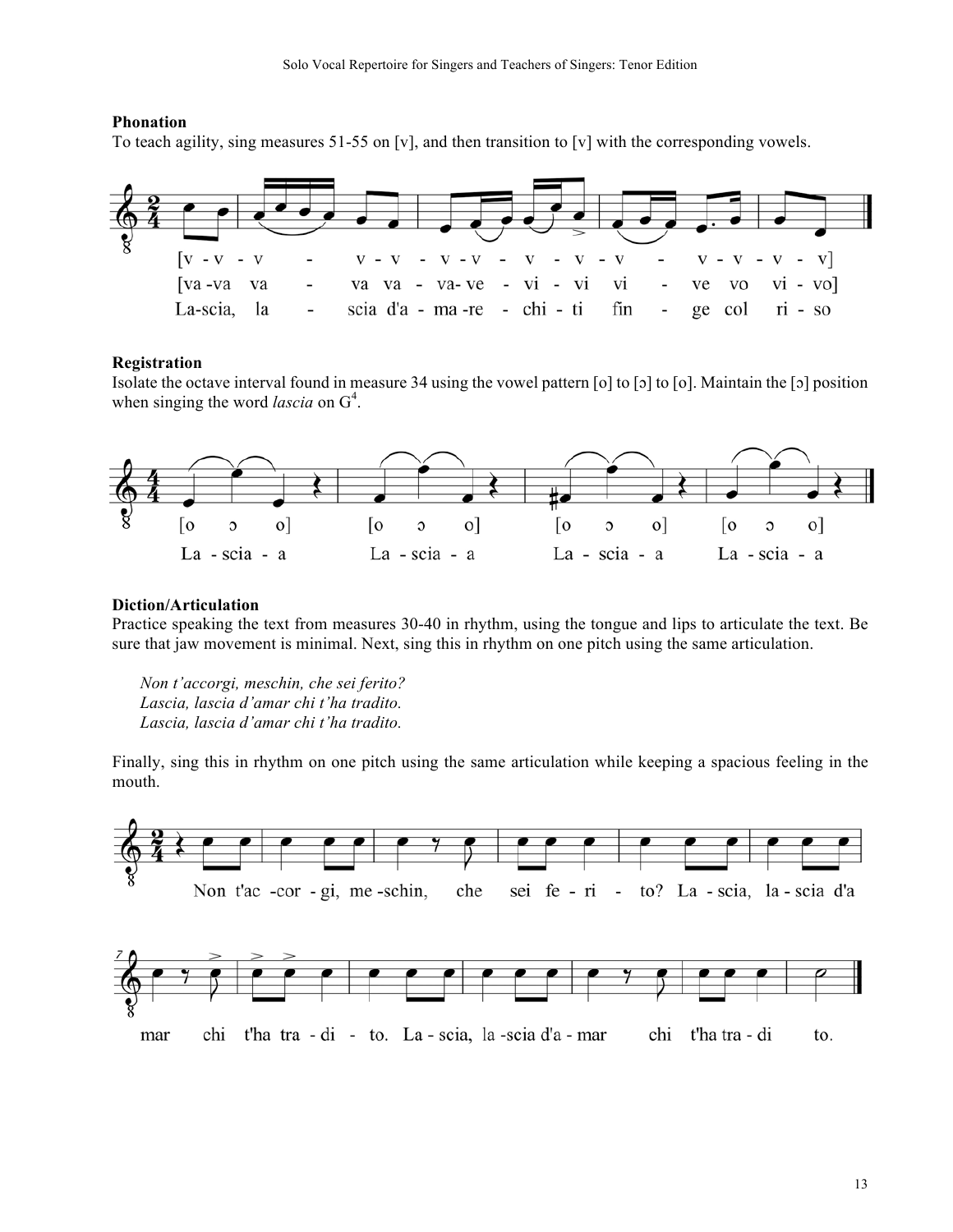#### **Phonetic Transcription and Translation of the Text**

**Cangia, cangia tue voglie, o mio cor,**  $[$ 'kan.d $\overline{3}a$  'kan.d $\overline{3}a$  tuːe 'vɔʎːAe o miːo kɔːr] *Change, change your desires, oh my heart,*

**che fedele fosti a donna crudele.** [ke fe.ˈdeː.le ˈfo.sti a ˈdɔn.na kru.ˈdɛː.le] *which was faithful to a cruel woman.*

**Non t'accorgi meschin, che sei ferito?** [non tak.ˈkɔr. d ͡ʒi me.ˈskiːn ke sɛːi fe.ˈɾiː.to] *Don't you realize, wretched one, that you are wounded?*

**Lascia, lascia d'amar chi t'ha tradito.** [ˈlaʃ.ʃa ˈlaʃ.ʃa da.ˈma:r ki ta tra.ˈdi.to] *Cease, cease to love the one who has deceived you.*

**Lascia, lascia d'amar chi ti finge col riso,** [ˈlaʃ.ʃa ˈlaʃ.ʃa da.ˈmarː.ɾ ki ti ˈfin.d ͡ʒe kol ˈriː.zo] *Cease, cease to love the one who deceives you with a smile,*

**col mostrarti il bel viso.** [kol mo.ˈstraːr.ti il bɛl ˈviː.zo] *showing you her beautiful face.*

**Vedi pur come il canto è cagion di tue doglie!** [ˈveː.di puːr ˈkoː.me il ˈkan.to ɛ ka.ˈd ͡ʒoːn di tuːe ˈdɔʎ.ʎe] *See indeed how the song is the cause of your suffering!*

**Cangia, cangia tue voglie.**   $[\text{ 'kan}.\text{d} \overline{3}a \text{ 'kan}.\text{d} \overline{3}a \text{ tur}.e \text{ 'vo} \lambda:\text{A}e]$ *Change, change your wishes.*

**Non t'accorgi meschin, che sei ferito?** [non tak.ˈkɔr. d ͡ʒi me.ˈskiːn ke sɛːi fe.ˈɾiː.to] *Don't you realize, wretched one, that you are wounded?*

**Lascia, lascia d'amar chi t'ha tradito.** [ˈlaʃ.ʃa ˈlaʃ.ʃa da.ˈma:r ki ta tra.ˈdi.to] *Cease, cease to love the one who has deceived you.*